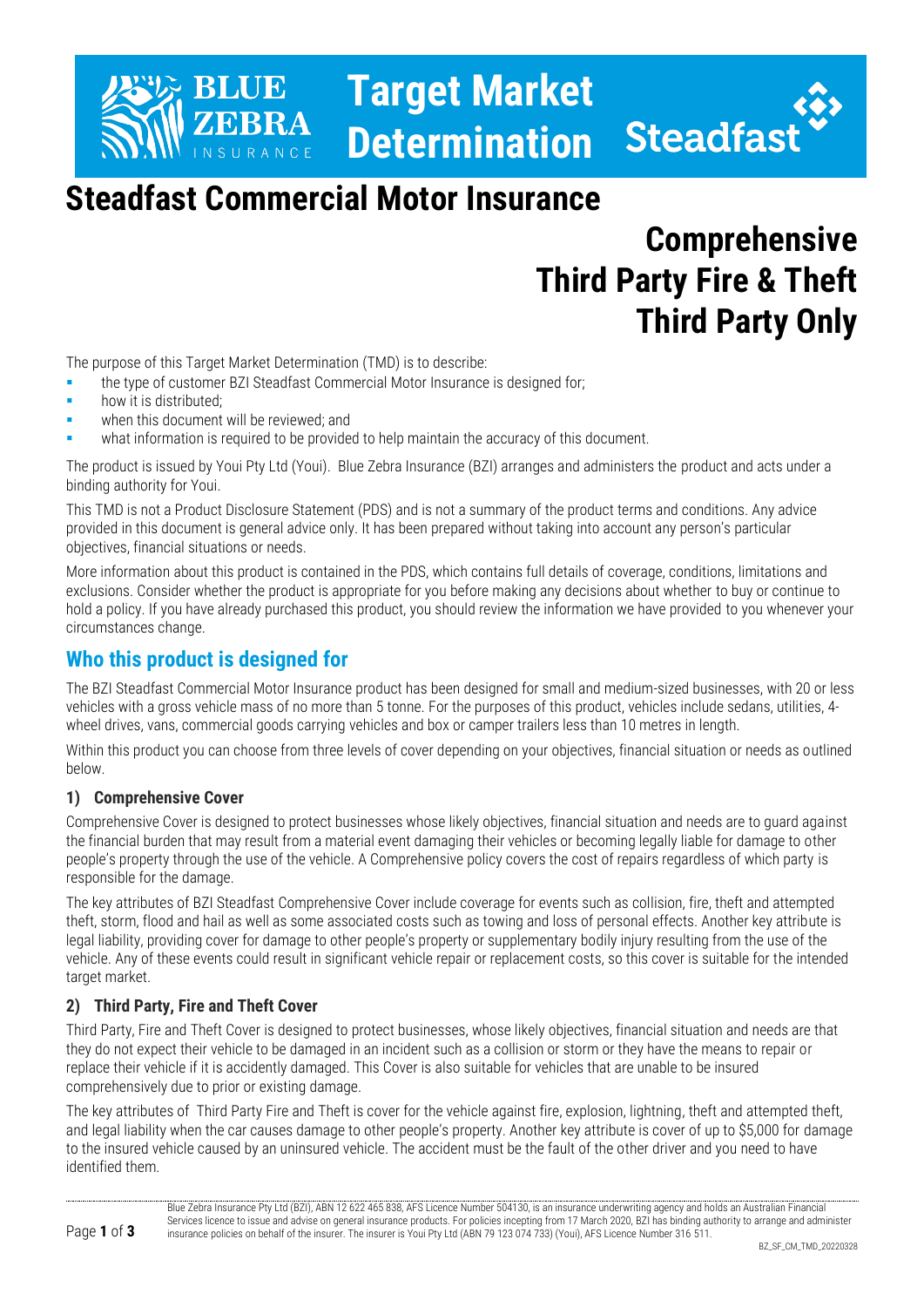

### **Target Market Determination**

#### **Steadfast Commercial Motor Insurance Comprehensive, Third Party Fire & Theft, and Third Party Only**

This product is suitable for the target market because it limits their financial loss from accidents to the value of their own vehicle plus any applicable excess and provides cover if the vehicle is damaged by fire, explosion, lightning and theft.

#### **3) Third Party Only Cover**

Third Party Property Damage Cover is designed to provide cover for damage to other vehicles and property as well as any legal liability for property damage. This Cover is also suitable for vehicles that are unable to be insured comprehensively due to prior or existing damage.

This Cover is designed to protect businesses, whose likely objectives, financial situation and needs are that they do not expect their vehicle to be stolen, damaged in an incident such as a collision or storm or they have the means to repair or replace their vehicle if it is accidently damaged. This Cover is also suitable for vehicles that are unable to be insured comprehensively due to prior or existing damage

The key attribute of this cover is protection against legal liability for damage to another person's property resulting from the use of their vehicle, such as in a collision. Another key attribute is cover of up to \$5,000 for damage to the insured vehicle caused by an uninsured vehicle. The accident must be the fault of the other driver and you need to have identified them.

This product is suitable for the target market because it limits their financial loss from accidents to the value of their own vehicle plus any applicable excess.

## **Who this product is not suitable for**

BZI Commercial Motor Insurance is not suitable for businesses whose vehicles:

- **•** are not registered for use on a public road, unless it is a towed vehicle for which registration is not required;
- will be driven by someone who does not have a valid licence to drive in Australia;
- will carry a number of passengers or carry or tow a load outside legal allowances or manufacturers specifications;
- **Example 2** are in an unsafe or unroadworthy condition;
- are valued individually at more than \$200,000; or
- **•** are used in the non-incidental bulk transport of explosives, or inflammable, toxic or corrosive liquid or gases.
- **a** are over 30 years old
- are over 5 tonne GVM
- are luxury & exotic vehicles
- are buses & coaches
- **•** are mobile plant & machinery
- **EXECUTE:** are emergency service vehicles
- are single "Personal Use" vehicles that do not form part of a business fleet
- are used for ridesharing such as Uber, Ola etc.
- are used for specific industry activity (e.g., waste management, driving schools, concrete mixing, taxis, limousine services)
- that have pre-existing damage (Third Party only option)

## **Distribution conditions**

BZI Steadfast Commercial Motor Insurance can only be purchased through a Steadfast broker authorised by BZI. BZI has contractual arrangements with Steadfast brokers (including their Authorised Representatives) who are appropriately licensed to sell their products, and as part of their licensing these brokers have adequate training to provide this product to their customers. BZI has a range of supervision and monitoring procedures and provides training and support regarding the process to follow for getting quotes for this product and administering the policies once purchased.

When completing a quote, the BZI processes include a number of questions that enable the collection of information that help to determine if the applicant is within the target market for this product, if we will insure them and their vehicle, and for what premium and excess. The customer should always answer these questions accurately and check with their broker if they are not sure what a question means.

These conditions make it likely that BZI Steadfast Commercial Motor Insurance will only be distributed to consumers within the target market for this product because the brokers have knowledge of the policy terms and conditions, and processes are designed to identify instances where a policy is not suitable for the applicant.

#### **Reporting**

BZI (as distributor of this product and Youi's agent) collects information and prepares reports regarding sales activity, performance, claims data and complaints on a quarterly basis (at least) and provides this to Youi.